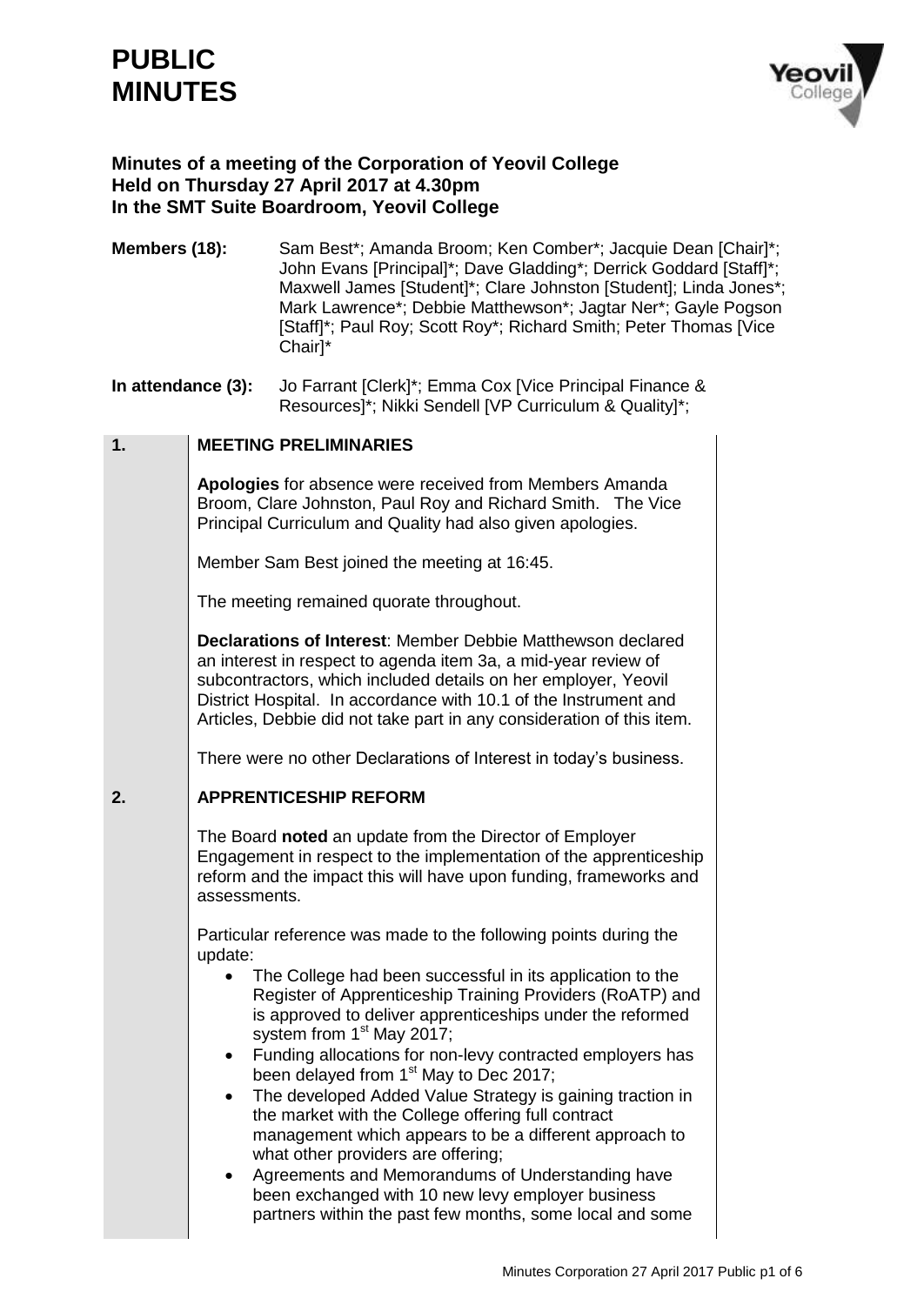|    | regional, across a range of difference sectors;<br>Complexities around the new funding methodology could<br>require a greater capacity needed with the College's<br>Finance, MIS and Employer Engagement departments;<br>Complexities remain around the Frameworks and new<br>$\bullet$<br>Standards to use from the 1 <sup>st</sup> May;<br>Complexities continue around the End Point Assessments,<br>operating such centres will require a great deal more<br>resource and at this point working in collaboration with other<br>colleges is the most likely option.                                                                                            |                                 |
|----|-------------------------------------------------------------------------------------------------------------------------------------------------------------------------------------------------------------------------------------------------------------------------------------------------------------------------------------------------------------------------------------------------------------------------------------------------------------------------------------------------------------------------------------------------------------------------------------------------------------------------------------------------------------------|---------------------------------|
|    | Further updates on the reform will be discussed at the 15 June<br>Corporation Strategy Day.                                                                                                                                                                                                                                                                                                                                                                                                                                                                                                                                                                       | Director of<br>EE               |
| 3. | <b>SUB-CONTRACTING</b>                                                                                                                                                                                                                                                                                                                                                                                                                                                                                                                                                                                                                                            |                                 |
|    | <b>Mid-year Review</b><br>The Board noted an update from the Director of Employer<br>Engagement in respect to subcontractor arrangements and levels<br>of assurance following a mid-year review of each individual<br>subcontractor. The summary informed Governors of the current<br>contract allocation against the original contract amount, an update<br>on learners and quality assurance/performance. The Board were<br>content that appropriate due diligence and management processes<br>were in place to maintain compliance with SFA regulations.                                                                                                       |                                 |
|    | The Board will be presented with the 2017/18 Subcontracting<br>Strategy at its meeting on 15 June.                                                                                                                                                                                                                                                                                                                                                                                                                                                                                                                                                                | <b>Director of</b><br><b>EE</b> |
|    | Increase to contract allocation - Integer Training Limited<br>The Board approved an increase to the maximum contract value of<br>£126,625 to Integer Training Limited for Classroom Learning (Adult<br>Education Budget). An "Addendum to Contract" would be signed<br>by the Chair on behalf of Yeovil College.                                                                                                                                                                                                                                                                                                                                                  |                                 |
|    | Mark Bolton was thanked and left the meeting at 17:05.                                                                                                                                                                                                                                                                                                                                                                                                                                                                                                                                                                                                            |                                 |
| 4. | LEVEL 3 TASK AND FINISH GROUP OUTCOMES                                                                                                                                                                                                                                                                                                                                                                                                                                                                                                                                                                                                                            |                                 |
|    | The Board noted a presentation from the Interim Head of<br>Marketing and the Director of School Partnerships and Innovation<br>in respect to the findings and recommendations from the A-Level<br>(and Level 3) Task and Finish Group.                                                                                                                                                                                                                                                                                                                                                                                                                            |                                 |
|    | The Board were reminded that during the January 2017<br>Corporation Strategy Day, the Principal led a session on SWOT<br>and one of the areas of threat recognised by Board Members and<br>SMT was the limited provision of Level 3 and A-Level courses. To<br>this end, an A-Level and Level 3 Task and Finish Group was<br>immediately set up consisting of a diverse selection of people from<br>both within the College and external to the College to focus on<br>ways to grow and expand the provision at Yeovil College. A total of<br>6 recommendations were listed in a report by order of priority and<br>risk and were detailed in the paper provided. |                                 |
|    | One recommendation that sought approval by the Corporation was<br>to differentiate the A-Level/Level 3 provision from the current Yeovil<br>College branding strategy and support a naming convention it in its<br>entirety to the Kingston Sixth Form Centre.                                                                                                                                                                                                                                                                                                                                                                                                    |                                 |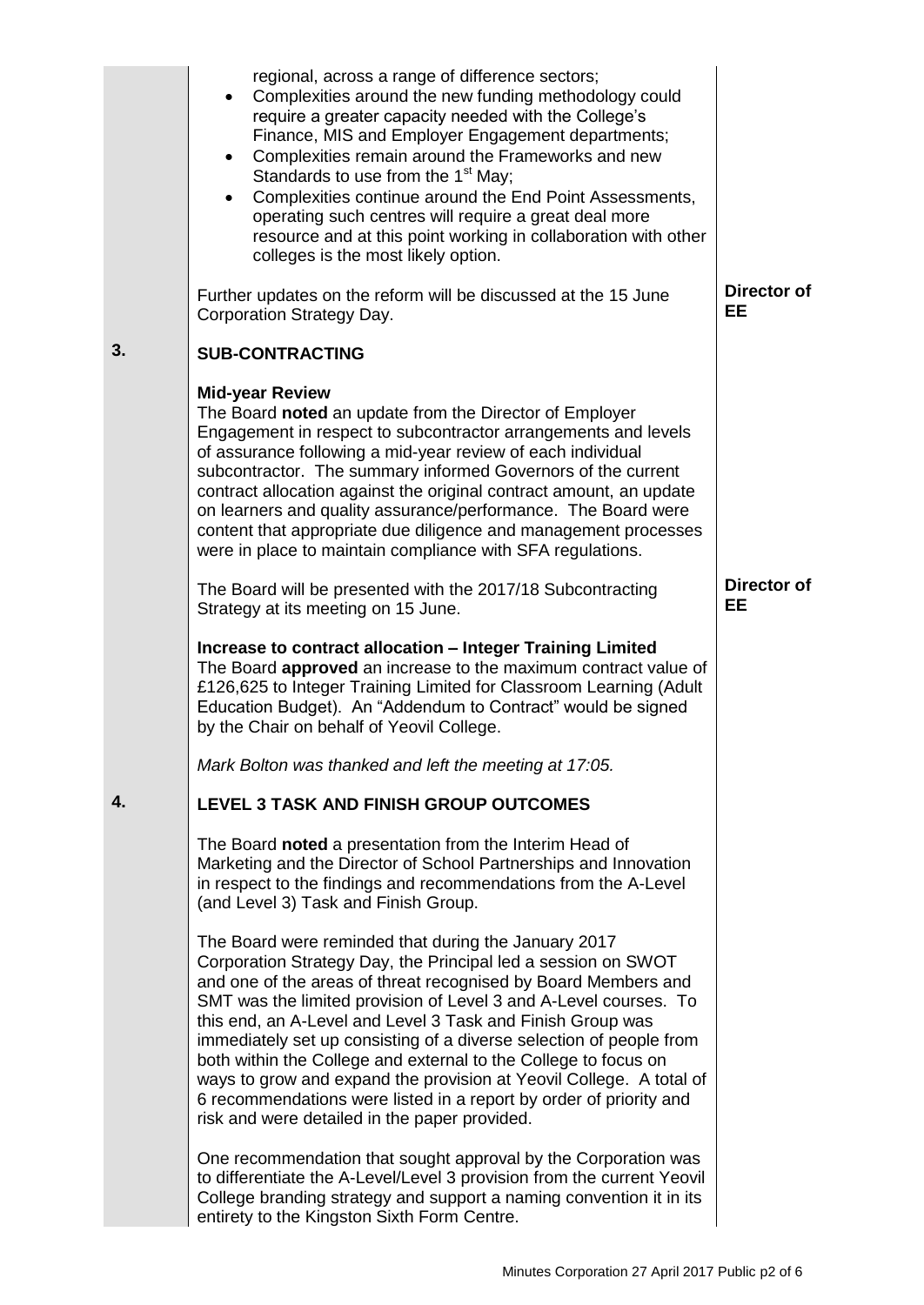After discussion and debate, and in order to draw a conclusion to the proposed recommendations, the Chair asked Members to show their approval by a show of hands. **A clear expression of support was made**. A couple of Members voiced their concerns that changing the name alone would not be enough, more fundamental changes would need to be made in addition to this, including the expansion of the current offer of A-Level and Level 3 courses, maintaining 100% pass rate and the enhancement of value added. The Board were informed that the college were working closely with local schools to see what subjects were being selected by students as part of their options in order to ascertain what subjects will be in demand. As a result of these findings, the College would now be offering Spanish courses from September 2017.

The Board were informed that £10,000 had been included in the 2017/18 budget to cover the costs of an A-Level open day, new prospectus and advertising/marketing.

*Katherine Bolton and Steve Battersby were thanked and left the meeting at 17:45*

#### **5. CHAIR'S REPORT**

The Corporation noted business from today's earlier Search and Governance Committee Meeting.

The Board **approved** the following recommendations:

- An extension to the end date of the current Chair of the Corporation Terms of Office from 22/07/2017 **to 31/07/2018**;
- The reappointment of Sam Best as an Independent Governor for a further 4 year period from 17/07/2017. Sam would continue in her role as Safeguarding Lead Governor;
- The appointment of Paul Roy as the Finance Lead Governor from 04 May 2017 onwards (following Richard Smith's resignation – details below);
- The addition of formal Quality and Assurance Group Meetings to the yearly meetings schedule from 2017/18 onwards. A minimum of two meeting to be held a year (September and February). Peter Thomas, the Lead Governor for Quality and Assurance will Chair these meetings.

The Board **noted** the following:

- The resignation of Richard Smith from the Board (Richard will Chair the Finance Group Meeting on 04 May 2017);
- The Terms of Office end date for Derrick Goddard, Staff Governor Teaching, as 21/05/2017. Derrick did not wish to stand for election for a further term. Derrick was thanked for his service to the Corporation. The Clerk would start the nomination process;
- The Terms of Office end date for Linda Jones as 22/07/2017. Linda did not wish to be considered for a further term;
- The outcomes of the Governor Consultation Meetings. Members were reminded that they should send details to the Clerk on matters they would like to see discussed at the Corporation Strategy Day in June. The Chair and Principal will consider these items when preparing the agenda.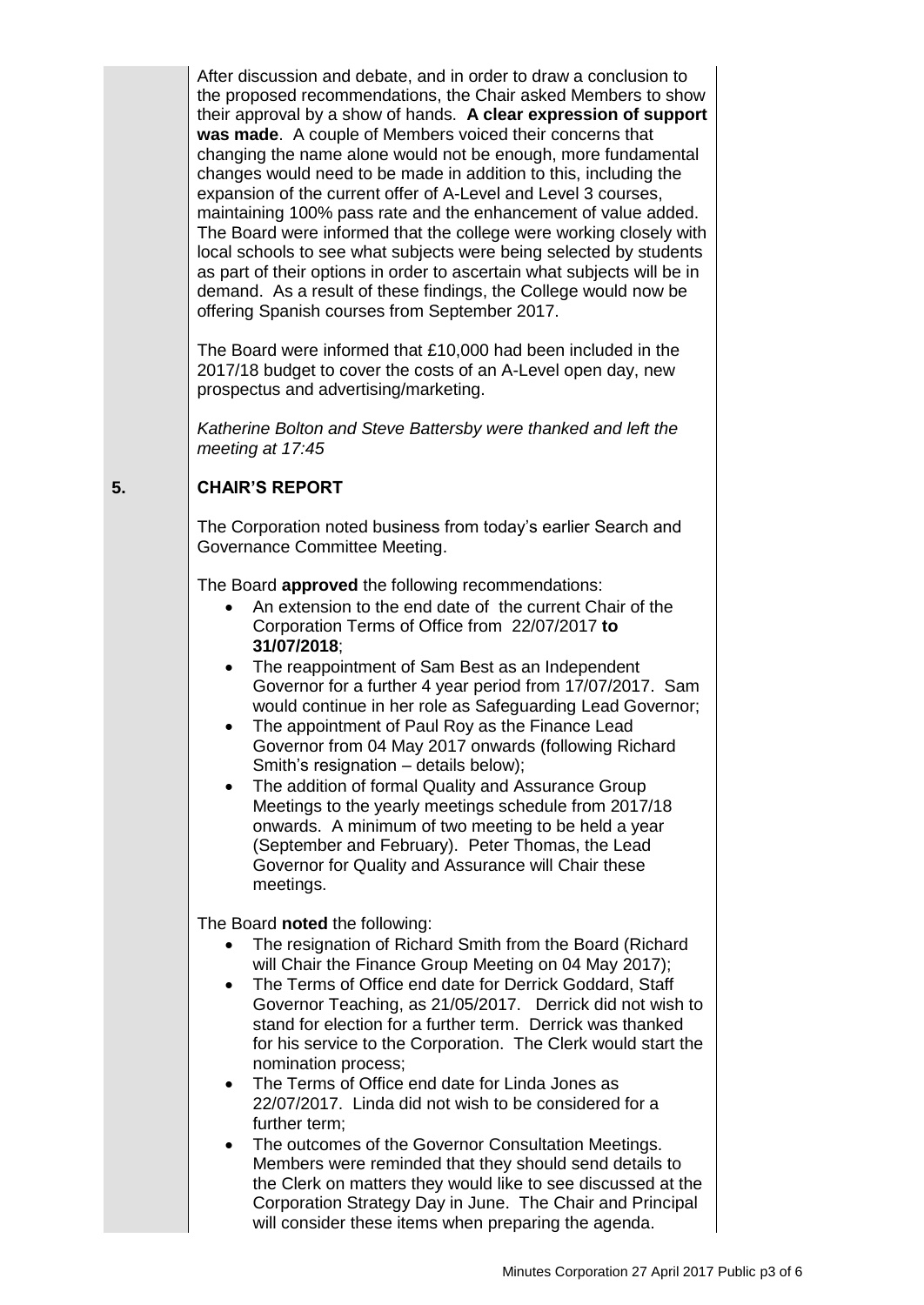| 6. | <b>MINUTES OF CORPORATION MEETINGS</b>                                                                                                                                                                                                                                                                                                                                                          |
|----|-------------------------------------------------------------------------------------------------------------------------------------------------------------------------------------------------------------------------------------------------------------------------------------------------------------------------------------------------------------------------------------------------|
|    | The Board APPROVED the following minutes as correct records<br>and the public minutes for website publication:<br>23 March 2017 Public<br>23 March 2017 Confidential                                                                                                                                                                                                                            |
|    | Both sets of minutes were signed by the Chair.                                                                                                                                                                                                                                                                                                                                                  |
| 7. | <b>MATTERS ARISING</b>                                                                                                                                                                                                                                                                                                                                                                          |
|    | The action and query sheet was <b>noted</b> , reviewed and updated.<br>Actions were either complete, included elsewhere on today's<br>agenda or being appropriately tracked and carried forward.                                                                                                                                                                                                |
|    | At this point of the meeting, the Principal updated the Board on<br>latest developments in respect to Holcote House (which remains<br>on the market) and <b>Hollands House</b> (de-cant from the building and<br>put further plans on hold for the short term in order to concentrate<br>on the two new build projects).                                                                        |
| 8. | <b>FINANCIAL UPDATE including management accounts</b>                                                                                                                                                                                                                                                                                                                                           |
|    | The Board discussed and noted the related financial commentary<br>within the March Management Accounts in addition to a verbal<br>update from the Vice Principal Finance and Resources.                                                                                                                                                                                                         |
|    | Confidential minutes were recorded separately.                                                                                                                                                                                                                                                                                                                                                  |
| 9. | <b>TEACHING AND LEARNING</b>                                                                                                                                                                                                                                                                                                                                                                    |
|    | In the absence of the Vice Principal Curriculum and Quality, this<br>report was presented by Derrick Goddard, Head of Quality<br>Assurance.                                                                                                                                                                                                                                                     |
|    | The Board noted the Lesson Observation Report Window 4,<br>including grade profile, teaching and learning targets, use of ILT,<br>key themes and re-observations.                                                                                                                                                                                                                               |
|    | The data in respect to year to date grade profile was discussed and<br>the following noted:<br>• 88% lessons graded good or better (target of 87%)<br>• 36% lessons graded outstanding (target of 34%)<br>• 8.57 average learner score (target of 8.5)<br>• Currently 47 staff members working with teaching and<br>learning coaches, 7 of which require high support/very<br>frequent contact. |
|    | At this point of the meeting, the Board noted a tabled paper<br>detailing external applications for 2017/18 as at 25 April 2017<br>compared to the same time last year.  The report showed a<br>positive picture, with 255 more applications than this time last year.<br>A significant increase in A-Level applications was very<br>encouraging.                                               |
|    | Confidential minutes were recorded separately.                                                                                                                                                                                                                                                                                                                                                  |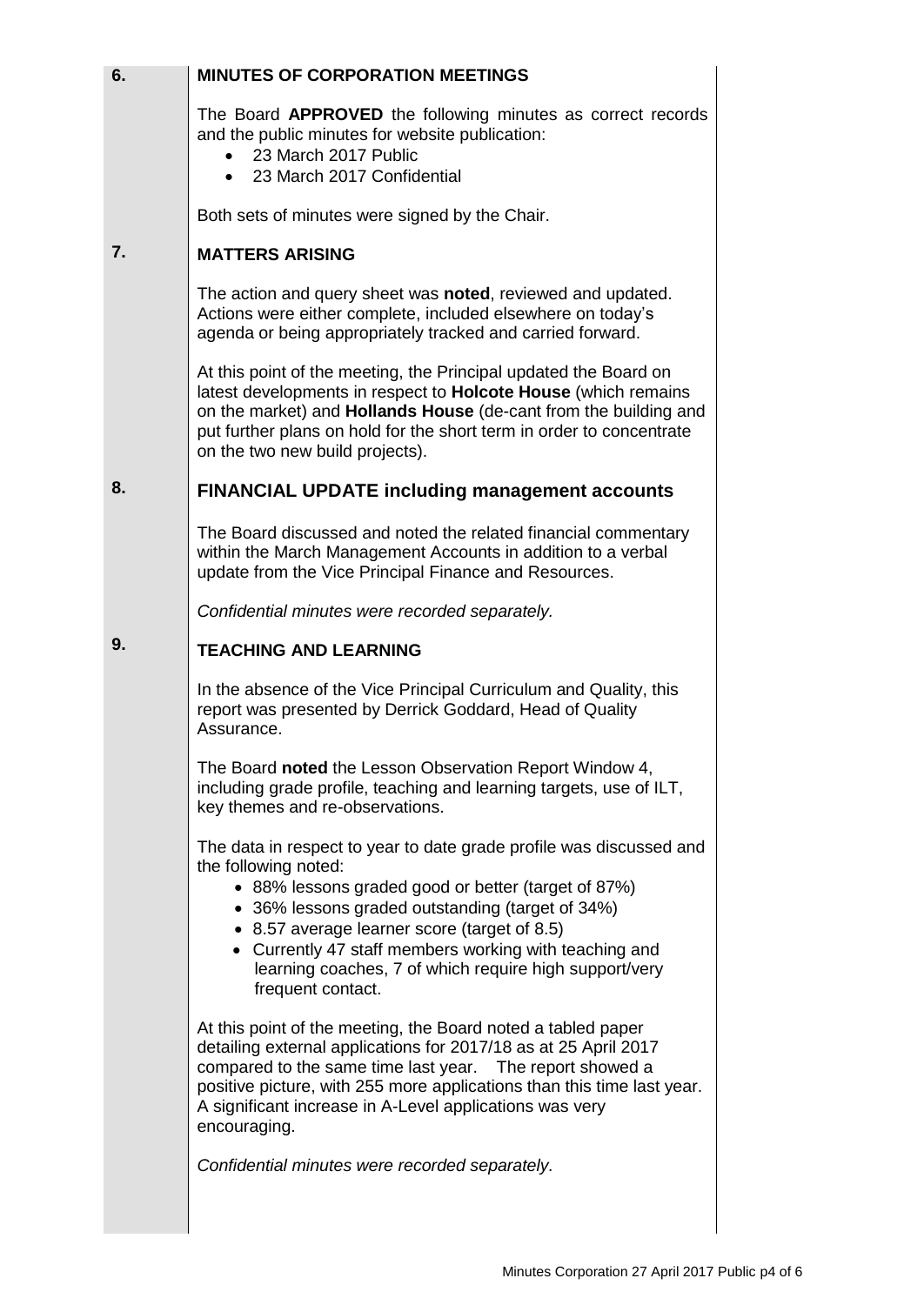| 10. | <b>PRINCIPAL'S REPORT</b>                                                                                                                                                                                                                                                                                                                                                                                                                                                                                                                                                                                                                                             |                   |
|-----|-----------------------------------------------------------------------------------------------------------------------------------------------------------------------------------------------------------------------------------------------------------------------------------------------------------------------------------------------------------------------------------------------------------------------------------------------------------------------------------------------------------------------------------------------------------------------------------------------------------------------------------------------------------------------|-------------------|
|     | The Corporation noted and discussed each subject area of the<br>Principal's Report with particular emphasis upon:                                                                                                                                                                                                                                                                                                                                                                                                                                                                                                                                                     |                   |
|     | <b>Bus routes</b><br>$\bullet$<br>Institutes of Technology<br>$\bullet$<br>Education and Skills Funding Agency merger (now ESFA)<br>٠<br><b>Buildings update</b><br>٠<br>Post 16 Skills Plan<br>$\bullet$<br>KPIs and Operating Statement which reports good progress<br>$\bullet$<br>across the majority of areas with retention continuing to be<br>higher than the same time last year. The report does<br>however identify a very small negative variance in retention<br>of level 2 courses (both 16-18 and 19+). CAMs have been<br>tasked with following up on this.<br>Night School – numbers have tripled since the first round of<br>$\bullet$<br>programmes |                   |
|     | Confidential minutes were recorded separately.                                                                                                                                                                                                                                                                                                                                                                                                                                                                                                                                                                                                                        |                   |
|     | There were no strategic actions to approve within the report.                                                                                                                                                                                                                                                                                                                                                                                                                                                                                                                                                                                                         |                   |
|     | In addition, the Board also noted the Operating Statement,<br>particularly noting the red rag rated actions. The Vice Principal<br>Curriculum and Quality will update the Board, at its next meeting,<br>on developments in respect to A Level master classes for gifted<br>students.                                                                                                                                                                                                                                                                                                                                                                                 | <b>VP C&amp;Q</b> |
| 11. | <b>LEGAL, POLICY and REGULATORY MATTERS</b>                                                                                                                                                                                                                                                                                                                                                                                                                                                                                                                                                                                                                           |                   |
|     | <b>Retention of Records Policy</b><br>The Board APPROVED the new Retention of Records Policy and<br>agreed to the recommendation to delegate future approvals of this<br>policy to SMT.                                                                                                                                                                                                                                                                                                                                                                                                                                                                               |                   |
|     | <b>Controlled Assessments Policy</b><br>The Board APPROVED the new Controlled Assessments Policy<br>and agreed to the recommendation to delegate future approvals of<br>this policy to SMT.                                                                                                                                                                                                                                                                                                                                                                                                                                                                           |                   |
|     | <b>Policies and Delegation</b><br>The Corporation noted the annual policies monitoring information<br>and APPROVED the delegation and associated arrangements as<br>set out in the paper.                                                                                                                                                                                                                                                                                                                                                                                                                                                                             |                   |
|     | 2017/18 Corporation and Committee Meeting Dates<br>The Corporation APPROVED the 2017/18 meeting dates as set out<br>in the Clerk's paper noting that the November 2017 Board meeting<br>would chaired by the Vice Chair, Peter Thomas.                                                                                                                                                                                                                                                                                                                                                                                                                                |                   |
|     | <b>Safeguarding and Equality &amp; Diversity</b><br>The Board noted a verbal update on Safeguarding and E&D<br>matters presented by the Safeguarding Lead Governor. The<br>following updates were noted:<br>67 incidents reported year to date;<br>$\bullet$<br>Safeguarding matter raised by the Children's Centre, not of<br>$\bullet$<br>a serious nature. Safeguarding Lead Governor had made a<br>visit to centre;                                                                                                                                                                                                                                               |                   |